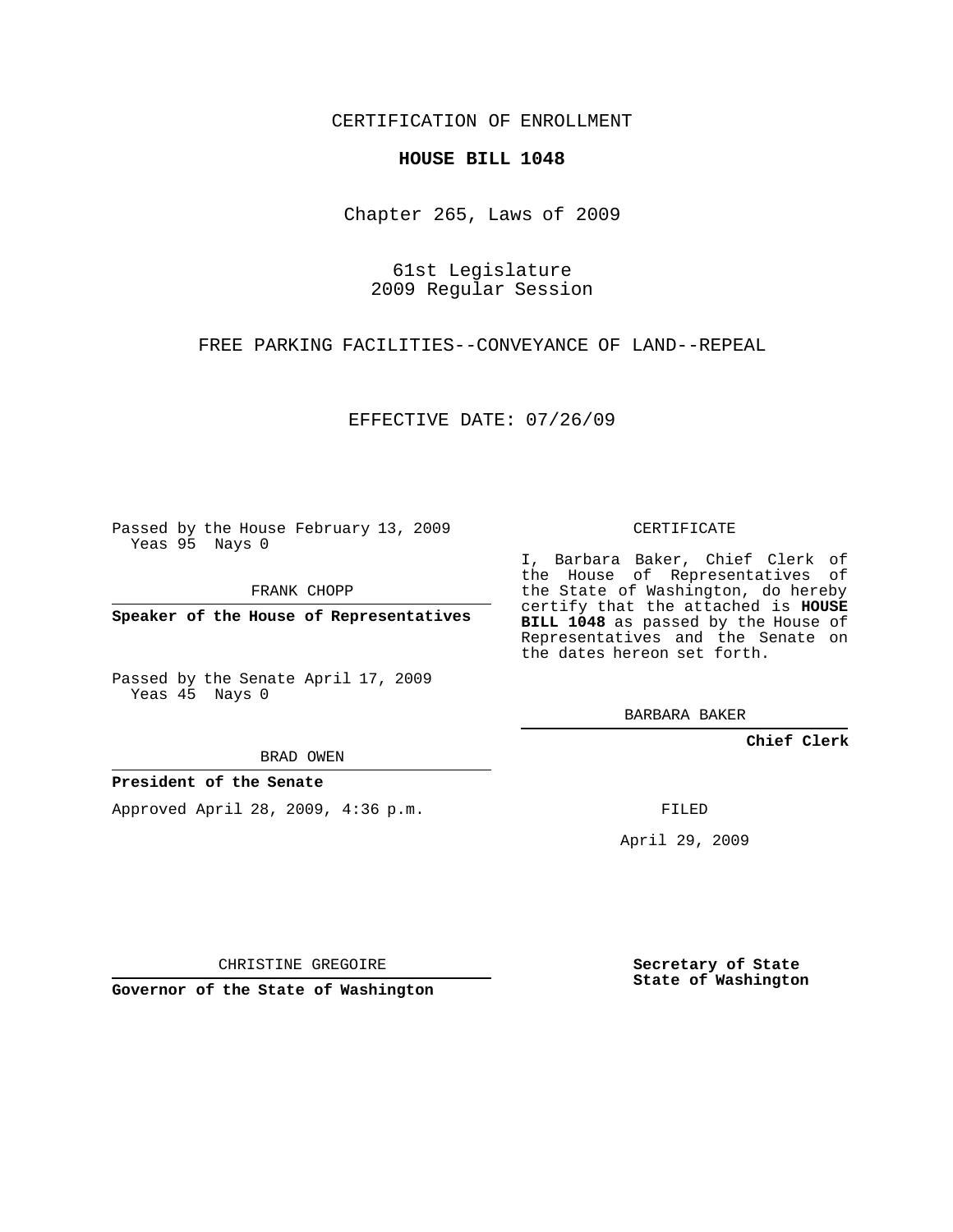## **HOUSE BILL 1048** \_\_\_\_\_\_\_\_\_\_\_\_\_\_\_\_\_\_\_\_\_\_\_\_\_\_\_\_\_\_\_\_\_\_\_\_\_\_\_\_\_\_\_\_\_

\_\_\_\_\_\_\_\_\_\_\_\_\_\_\_\_\_\_\_\_\_\_\_\_\_\_\_\_\_\_\_\_\_\_\_\_\_\_\_\_\_\_\_\_\_

Passed Legislature - 2009 Regular Session

**State of Washington 61st Legislature 2009 Regular Session By** Representatives Simpson, Hudgins, Nelson, Santos, Chase, and Kenney

Prefiled 12/29/08. Read first time 01/12/09. Referred to Committee on Local Government & Housing.

 AN ACT Relating to the sale, lease, or conveyance of municipal property in commercial areas to private parties for free public parking facilities in cities with populations over three hundred thousand; and repealing RCW 35.87.010, 35.87.020, 35.87.030, and 35.87.040.

BE IT ENACTED BY THE LEGISLATURE OF THE STATE OF WASHINGTON:

 NEW SECTION. **Sec. 1.** The following acts or parts of acts are each repealed:

 (1) RCW 35.87.010 (Sale, lease or conveyance of real property for free public parking authorized--"Municipality" defined) and 1967 ex.s. c 144 s 2;

 (2) RCW 35.87.020 (Notice of intention to sell, lease or convey real property in business area--Posting--Publication--Preference right to purchase or lease) and 1967 ex.s. c 144 s 3;

 (3) RCW 35.87.030 (Consideration, terms and conditions--Reversion) and 1967 ex.s. c 144 s 4; and

 (4) RCW 35.87.040 (RCW 35.87.020 inapplicable to sale, lease or conveyance to federal government or agency or to the state or any